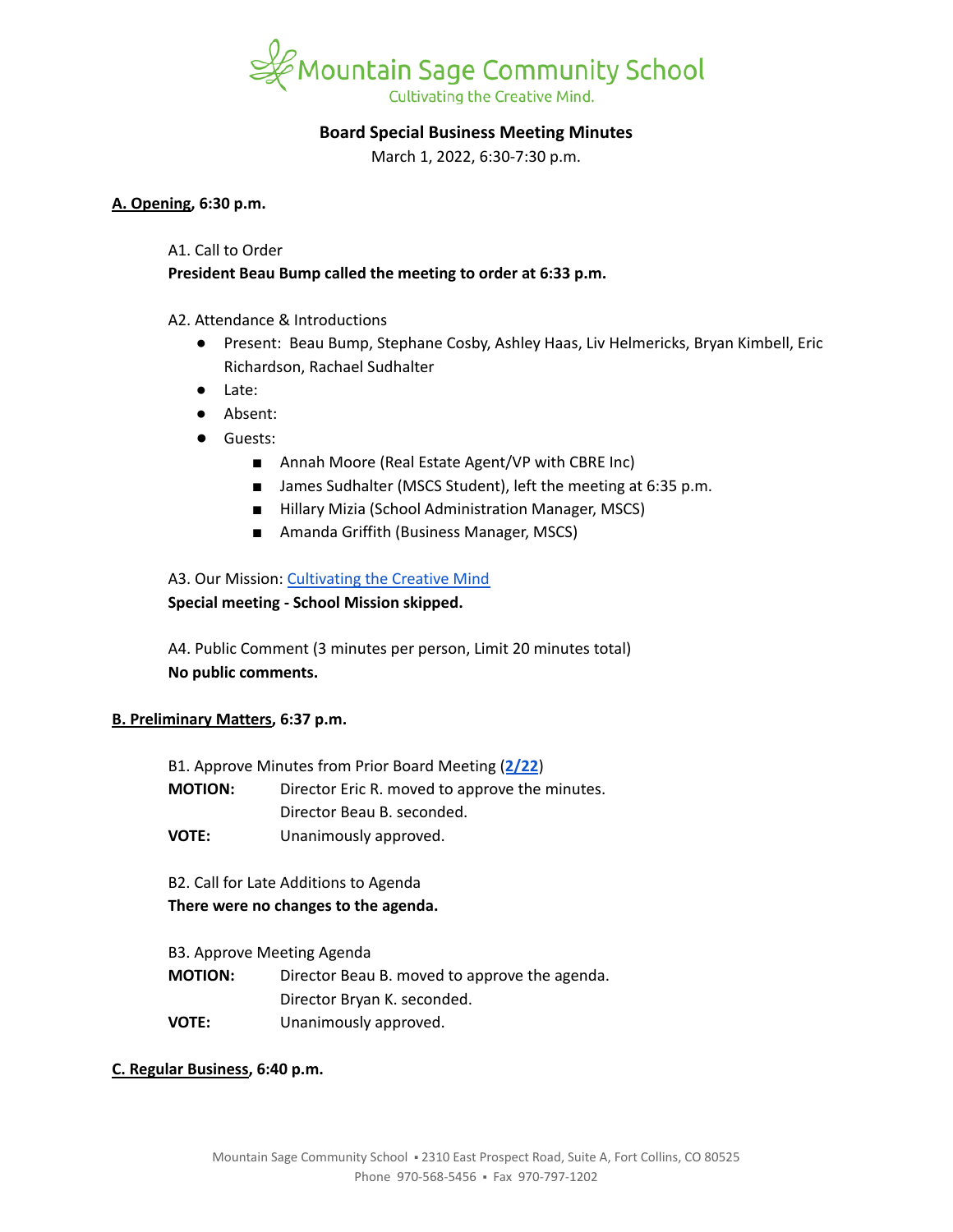

C1. Facilities discussion Annah Moore introduced as the Board

# **D. Executive Session, 6:40 p.m.**

D1. Executive Session per C.R.S. 24-6-402(4)(a) - Facilities discussion *(approval by 2/3rds majority required to resolve into executive session ) 1*

**MOTION:** Director Beau Bump moved that the Board enter into Executive Session for a facilities discussion (Executive Session per C.R.S. 24-6-402(4)(a) - Discussions regarding buying or selling property). Individuals invited to join the Board and School Director in executive session are Amanda Griffith (Business Manager, MSCS), Hillary Mizia (School Administration Manager, MSCS), and Annah Moore (Real Estate Agent/VP with CBRE Inc).

Director Eric Richardson seconded the motion.

# **VOTE:**

**Those voting AYE:** Beau Bump, Eric Richardson, Ashley Haas, Rachael Sudhalter, Stephane Cosby, Bryan Kimbell **Those voting NO:** None **ABSENT:** None **Motion passed:** 6-0

Executive session began at 6:40 p.m.

- Enter break-out room (all attendees in the executive session, no need)
- Enable recording
- Repeat purpose of executive session and C.R.S. from the original motion.

**MOTION:** Director Beau Bump moved to adjourn the Executive Session for a facilities discussion. Director seconded the motion to exit the Executive Session.

Director seconded the motion.

**VOTE:**

**Those voting AYE:** Directors Beau Bump, Eric Richardson, Ashley Haas, Rachael Sudhalter, Stephane Cosby, Bryan Kimbell **Those voting NO:** None **ABSENT: Motion passed:** 6-0

<sup>1</sup> <https://law.justia.com/codes/colorado/2016/title-24/administration/article-6/part-4/section-24-6-402/>